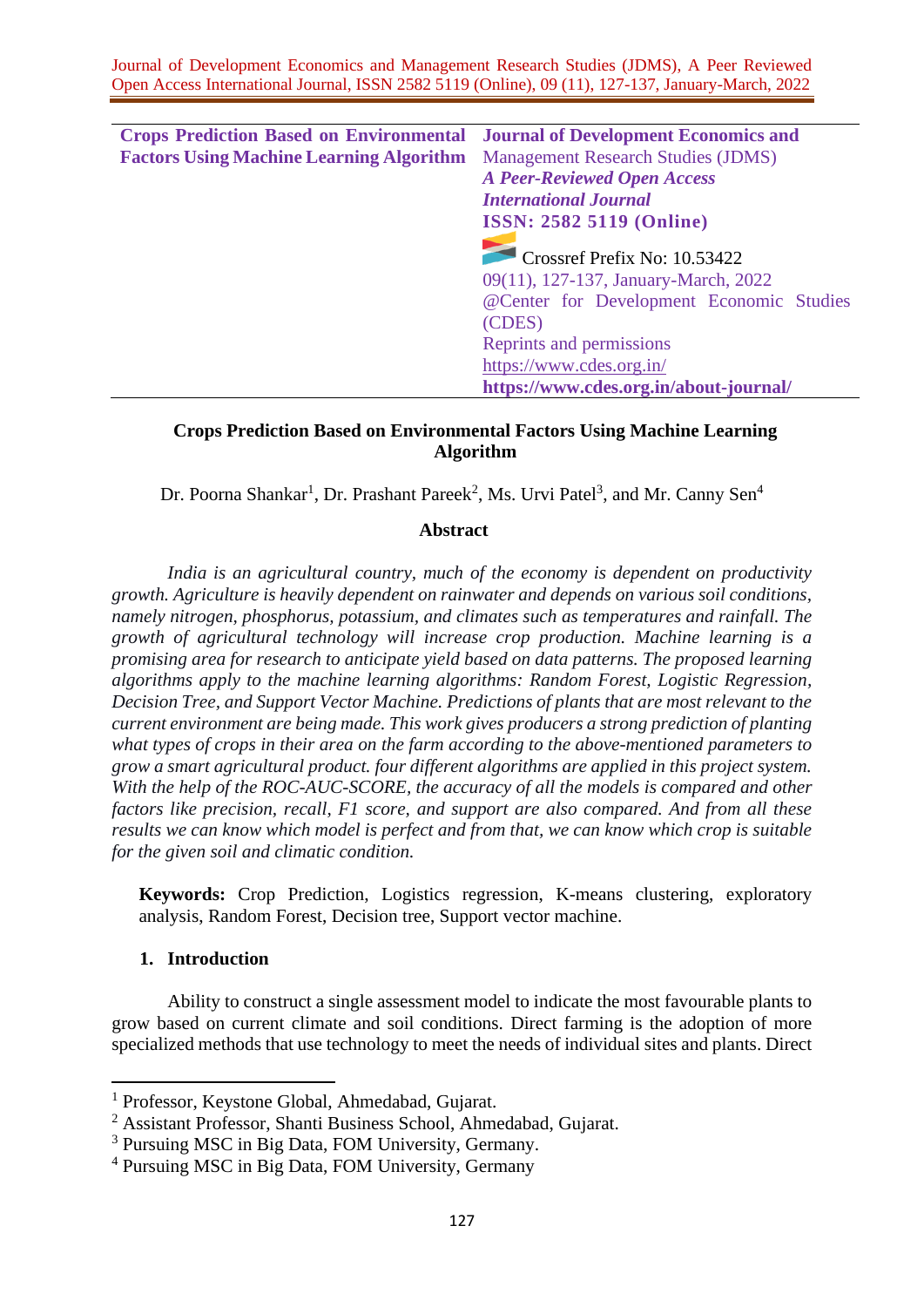agriculture helps farmers to live a debt-free life as there is less agriculture and losses and the overall environmental impact is also lower. Direct farming will be used for this project. With this technique, the farmer can estimate the yield. Thereby, the farmer can get a livelihood. India is an agricultural country. So, if every farmer is healthy, the Indian economy will also be strong. By using this method, the farmer does not know which crop is more profitable from the soil and nature point of view. So, the farmer does not give up and the farmer earns good money so that the farmer does not commit suicide and with this technology, we can reduce farmer suicide cases. So, this project should be done keeping in view the situation of the farmer. The project predicts high yields of low-cost crops. Provides a system that allows farmers to access relevant information. This project will help to create an assessment model that will provide the most effective solution. Determines additional variations in yield defined by soil and climatic variations.

The agricultural sector is undergoing a transformation driven by new technologies, which looks very promising, as it will enable us to take this major sector to the next level of agricultural production and agriculture. Precision agriculture, when the necessary inputs are needed and when needed, is the third wave of the modern agrarian revolution (the first is mechanization and the second is the green revolution and genetic modification), and systems are being improved by increasing agricultural knowledge these days. Availability of large amounts of data. This research work is the result of a crop planning program to increase productivity based on key technologies: the Internet of Things and Machine Learning Techniques. Machine learning techniques make plant estimates based on data. The use of this technology helps the farmer to get a better agricultural product. The main goal of agriculture is to improve crop yields with low maintenance costs and low environmental pollution. Potential growth and yield depend on many different production characteristics such as climate, soil characteristics and irrigation and fertilizer management.

Agriculture is the backbone of any economy. In a country like India where food demand is increasing due to population growth, there is a need to make progress in agriculture in line with demand. Agriculture is considered to be the main and most important tradition practised in India since ancient times. In this project, we will use the extensive database available on the Coley website to create a model that can predict which crops will adapt to the given soil and climate change. The database contains a variety of plant extracts, including temperature, humidity, pH, precipitation, nitrogen (N), potassium (P), and phosphorus (K). After collecting the data, we clean the data to remove the lost values and if there are any vendors find them and manage them and we can do some data analysis to understand the data more deeply. We extract the feature and simulate the estimate using feature engineering. The goal of this project is precision farming. We need to improve productivity by understanding the climate and soil requirements of plants. It helps us deal with unpredictable weather. Compilation and development of crop yield estimates using data analytics to help increase yields and subsequent profitability in agricultural production.

## **1.1 Machine Learning**

Machine learning is the most widely used method in agricultural matters. It is used in the analysis of big data collections and information categories. Creating useful fields and patterns. The general purpose of the machine learning method is to obtain data from the data collection then converts it into an understandable framework for continuous use. The main purpose of this paper is to develop a system that can predict the type of plant depending on soil and climate factors. As the population grows in today's world, as the years go by, this is expected to be in the billions and we need increased product production to cater to those billions of people. the population is growing, too, on the other hand, the agricultural sector is declining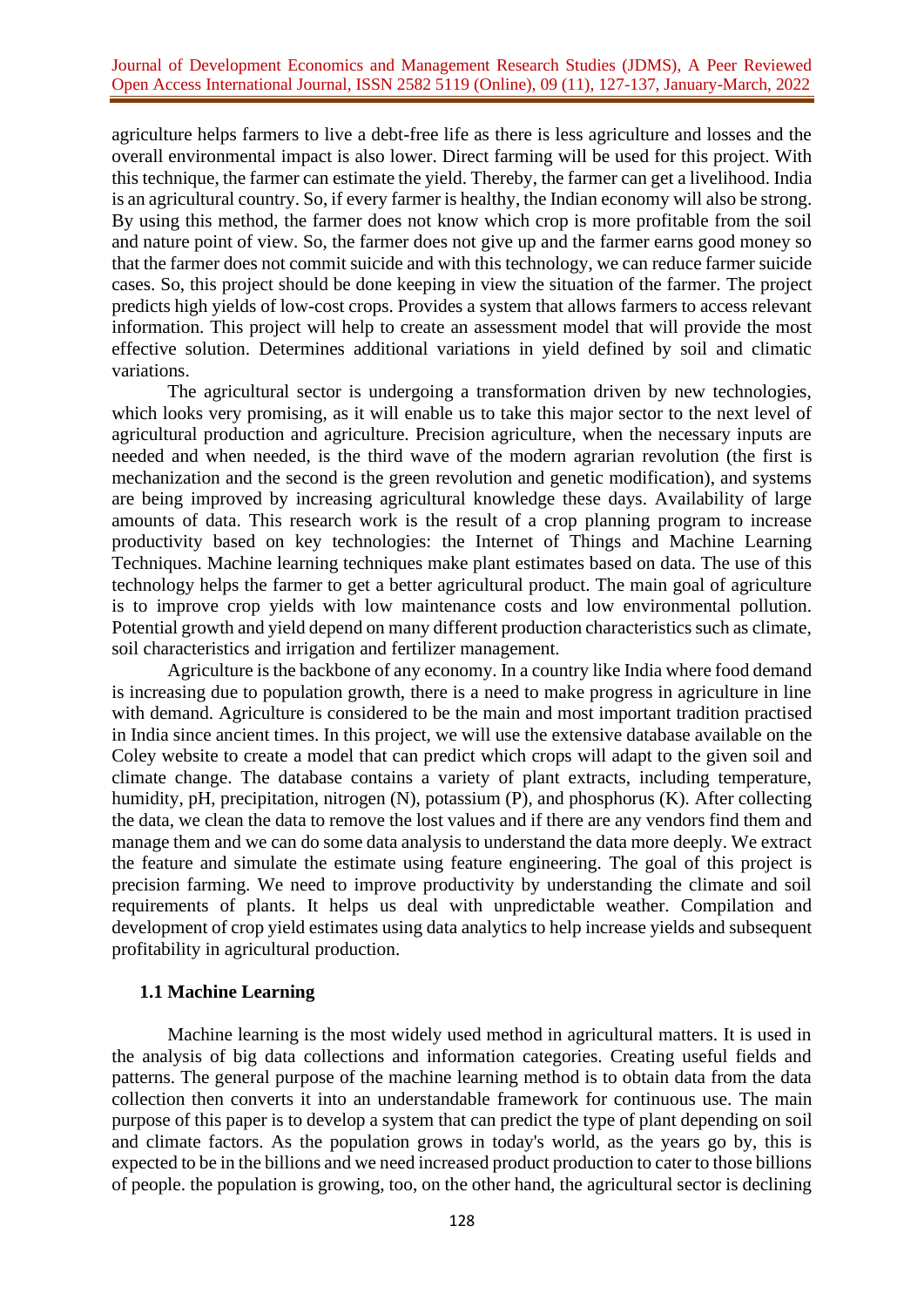Journal of Development Economics and Management Research Studies (JDMS), A Peer Reviewed Open Access International Journal, ISSN 2582 5119 (Online), 09 (11), 127-137, January-March, 2022

due to several factors. such as major industrial development, commercial market development in residential buildings built on the farm; Therefore, supply with a growing number of consumers, there is a need to improve actual production can be obtained by using the most appropriate and most important object needed everyday life is clever farming.

#### **2. Research Methodology**

The research approach focuses on the latest technology that can be used to provide an alternative to the current approach to agriculture. The study is divided into 3 sections. Section 1 deals with machine learning and precision agriculture, section 2 deals with outcomes and consequences, section 3 deals with the future and scope of the future.

#### **2.1 Machine learning cognitive technology**

According to Mission Learning is a branch of artificial intelligence and computer science responsible for the development of algorithms that represent independent learning materials. With the help of accurate and efficient machine learning systems capable of exploring a very broad set of tasks are developed to solve day-to-day tasks. Scientists can use computer simulations to perform early plant experiments to determine how certain species can adapt to different climates, soil types, climatic patterns, and more. These digital experiments do not replace field testing, but allow plant growers to more accurately predict crop performance.



**Figure 1** Machine learning data processing diagram

Information about the plant species to be tested is used as input and transmission through a surveyed, supervised or non-monitored machine learning system such as Random Forest, Logistics regression, Decision tree and vector support machine etc. The method analyses the input to extract relevant features and information related to the issue. Depending on the variety and functions set, the processing algorithm performs the data analysis and provides the output of possible split or retrospective output.

#### **2.2 Impact of Precision Agriculture**

Using agricultural understanding technology can help determine the best crop selection for different climatic conditions and best suits the needs of farmers. This can be achieved by analysing and comparing information about seed varieties, climate, soil types, specific attack's location, probability of disease and data about what worked best, annual results, current market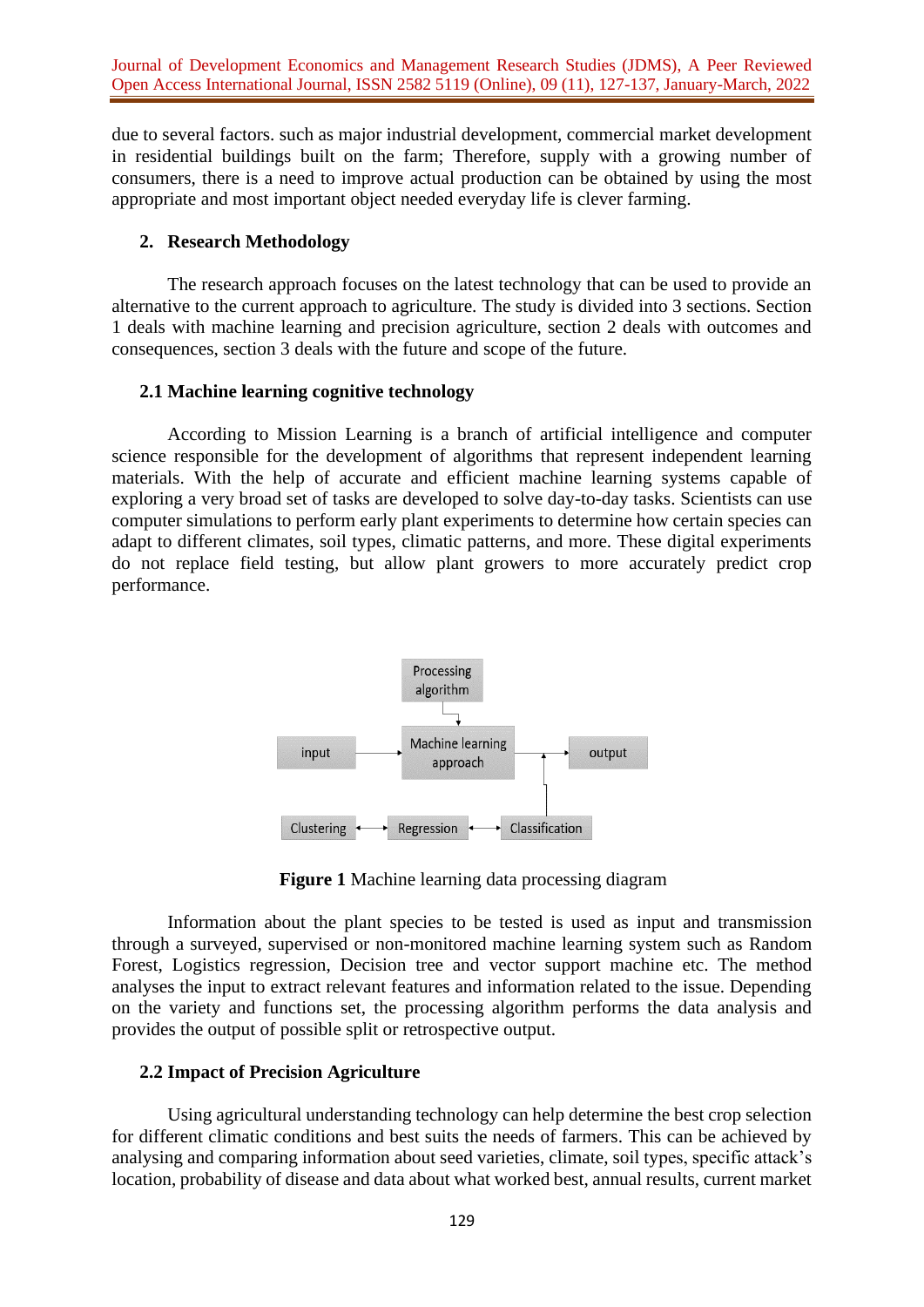trends, prices and consumer needs. Farmers can then decide how to increase their crop yields. The speed at which machine learning technology develops will show that the agricultural industry is on the verge of technological change under artificial intelligence as its driving force.

#### **2.3 Machine Learning Algorithm for Prediction**

Machine learning is often used in agricultural problems. It is used in the analysis of big data collections and information categories to create useful fields and patterns. The general purpose of machine learning is to extract data from data collection and convert it into an understandable framework for continuous use. Based on accessible information, this document analyses the crop yield form. To increase crop production, a machine learning method was used to predict crop yields. This reflects the distribution of the predicted yield forecast. As shown in the above scenario, devices are used on the farm to obtain information connected to humidity, temperature, rainfall and ph. Logistics Regression algorithms are used to identify data obtained. The expected result indicates any soil that may be suitable for certain crops and the condition of groundwater.

## **A. Overview of Data**

We get information from various places and organize data sets in this category. And for analytics, these data sets are used. Online tools such as Data.gov.in and Kaggle.com are also used to create accurate information. Time shows that the height of the plant indicates the temperature required for the plant in months, the minimum and the size of the feature. N, P, K values are plant-specific fertilizers, low and high PH values, maximum and minimum rainfall requires for crops and soil moisture levels. Use the data to estimate only for limited crops like fruits, grains, beans etc. and the farmer must be financially strong to use this project or this application. Also, for the weather, we should use only two factors namely temperature and rainfall. For soil, we should use only certain elements like nitrogen (N), potassium (P), phosphorus (K), moisture, pH etc. The dataset has 2,200 records and 8 attributes.

#### **B. Logistics Regression**

The logistic regression algorithm in ML is taken from the general logistic regression model in statistics. In modelling yields from a cropping system based on agronomy (upper and lower), the logistics function is estimated as follows:

In this case, we are modelling the potential for an input  $(X)$  (yield from four different crop systems) class ( $Y = 1$  (Highlands)), and we can formally write it as:  $P(X) = P(Y = 1|X)$ .

The logistic regression algorithm (LR) was used as the classification method (linear method), but the estimates were changed using the logistic function. The function can be called:

$$
P(X) = \frac{\beta 0 + \beta 1 * X}{1 + \Theta^{\beta} 0 + \beta 1 * X}
$$

#### **C. Random Forest**

Random Forest is a supervised learning algorithm used for both classification and regression. The Random Forest Algorithm builds a decisive tree on different data models and then estimates the data from each subset and provides a better solution for the system through polling. Used the bagging method to train random forest data. The bagging method is to study different models and improve the result of the system. We used a random forest algorithm to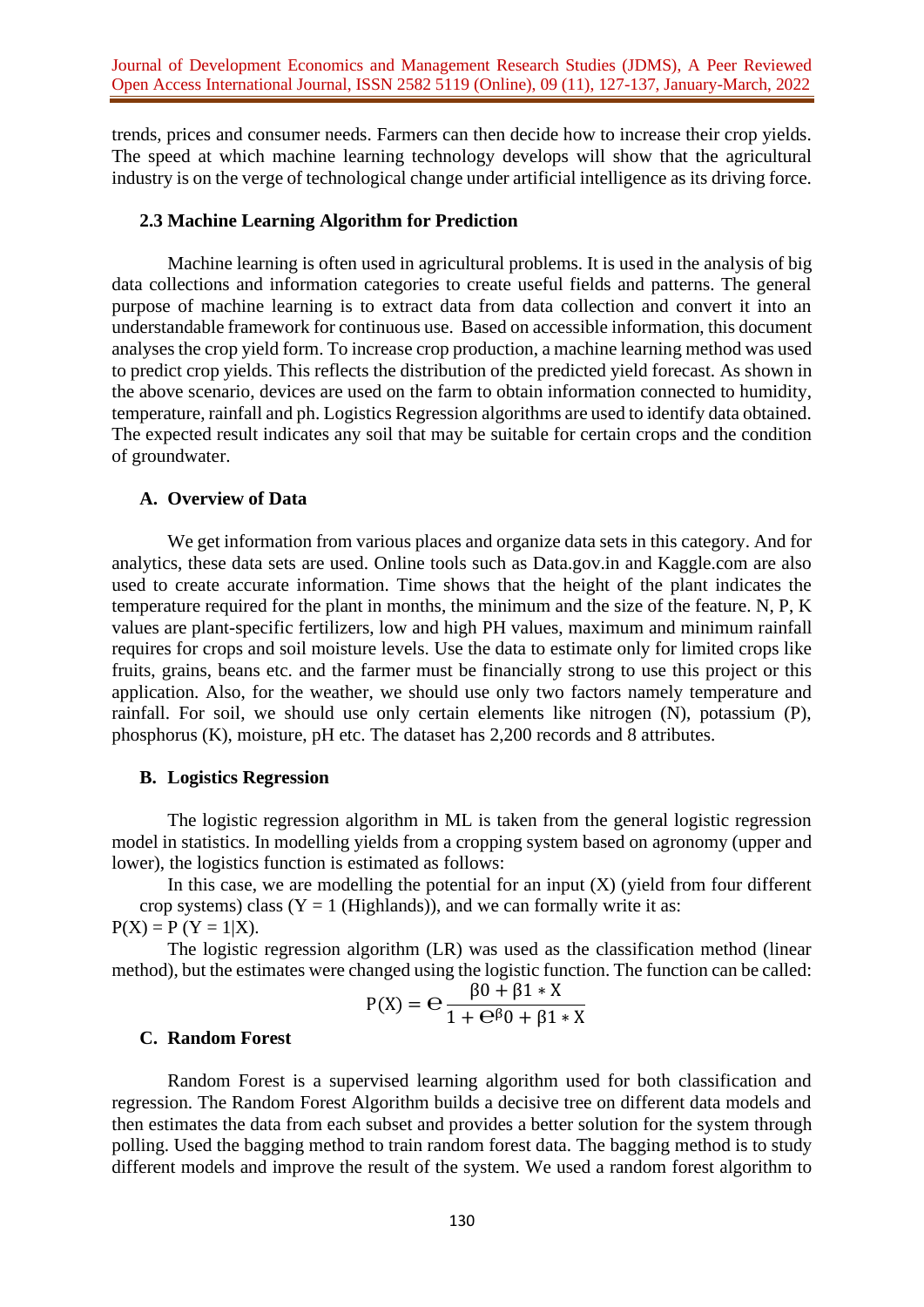Journal of Development Economics and Management Research Studies (JDMS), A Peer Reviewed Open Access International Journal, ISSN 2582 5119 (Online), 09 (11), 127-137, January-March, 2022

obtain high accuracy, which gives the accuracy estimated by the model and the actual results of the estimate in the dataset. The decisive tree is formed from data and tree patterns in the random forest provides an estimate from each family and select the best solution by voting to provide better accuracy to the model. This will give the correct results for the system.

## **D. Decision Tree**

The Decision Tree is a data structure constructed using nodes (values or conditions) and margins (connecting all nodes). The decision tree is constructed based on a dataset that contains the characteristics or features that characterize the raw data for each record. Each node in a tree can be a decision-making node or a leaf node that delivers a result. The ID3 algorithm before the C4.5 algorithm tries to build the decision tree as small as possible. It uses the entropy of each feature to determine which edge to follow. Since ID3 is a greedy top-down approach, it identifies the feature with extreme values (highest data gain features). It helps to identify which features are from the most homogeneous branches.

# **E. Support Vector Machine**

Like a popular machine learning algorithm, SVM is a new generation learning system. Based on recent advances in statistical learning theory. This VC Absorbs the principle of the magnitude and principle of the minimum structural risk to the objective function and then find the partition hyperplane that can meet the square requirement. The important advantage of SVM is that it can be theoretically analysed using cutting concepts from computational learning theory and achieve cutting-edge performance. Recently, it has also been applied to several realworld issues such as handwriting recognition, data retrieval, and biomedical data classification. In this paper, SVM is introduced to classify farm data to improve farm data classification performance.

## **3. Implementation**

After collecting the features from the submitted data, we can easily estimate Depending on the type of crop on the characteristics we consider. Almost After evaluating the effectiveness and efficiency of our experiment, we can evaluate the appropriate crops for the given attributes.

## **3.1 Exploratory Data Analysis**

We did exploratory data analysis to find the correlation of data and to understand how was the data distributed.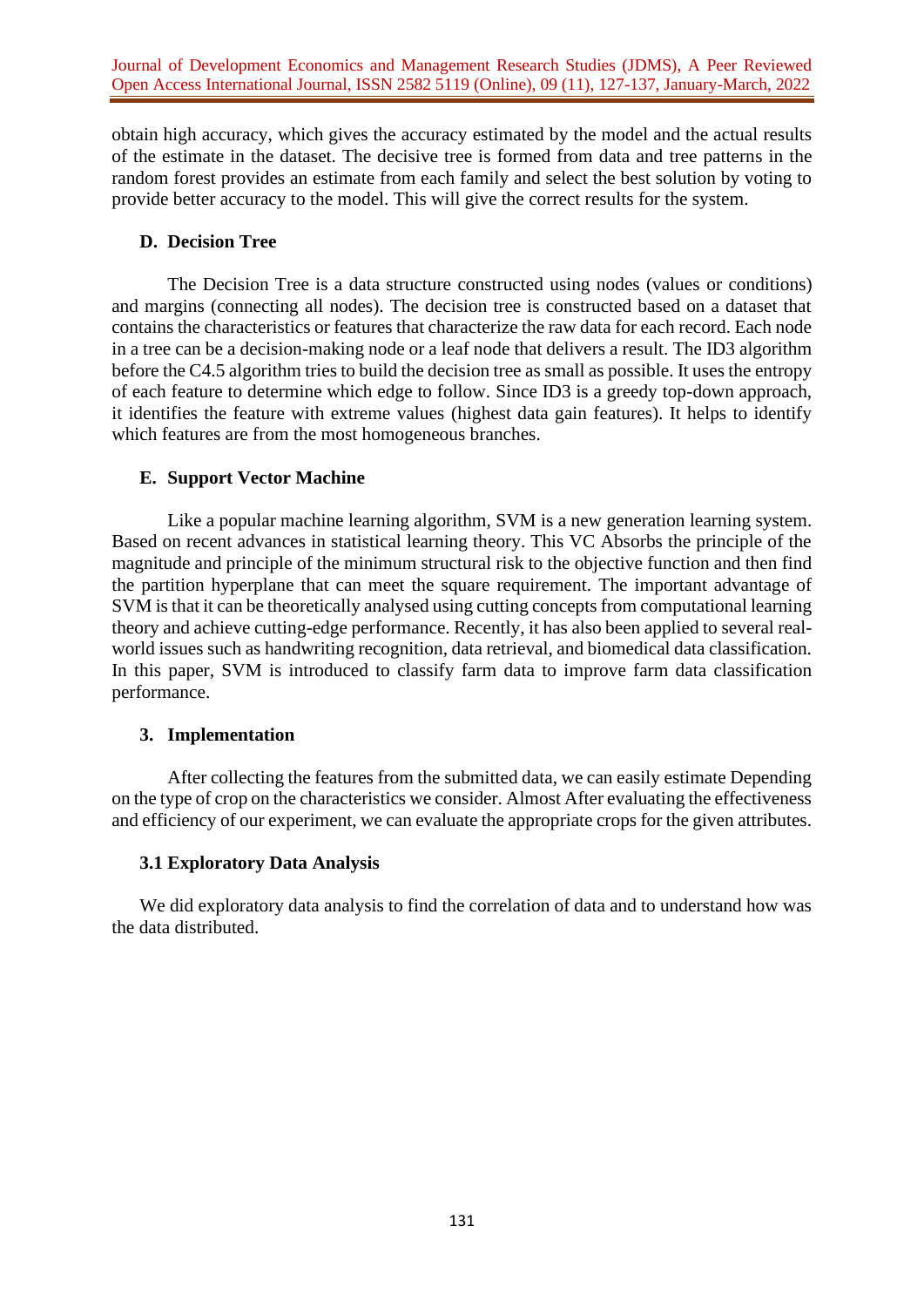Journal of Development Economics and Management Research Studies (JDMS), A Peer Reviewed Open Access International Journal, ISSN 2582 5119 (Online), 09 (11), 127-137, January-March, 2022



**Figure 2** Distribution for Agricultural Conditions

These are distribution charts for all climate and soil conditions. From this chart, we know that some crops require high amounts of phosphorus and potassium. Because the value of phosphorus and potassium charts in the charts that have been found is very high. This chart shows that some crops require very high and very low temperatures. And some crops require less and more pH in the soil.



**Figure 3** Correlation of attributes

We found the correlation between the data using a different combination of attributes and graphs. Figure. 3 shows how each attribute is correlated to attributes.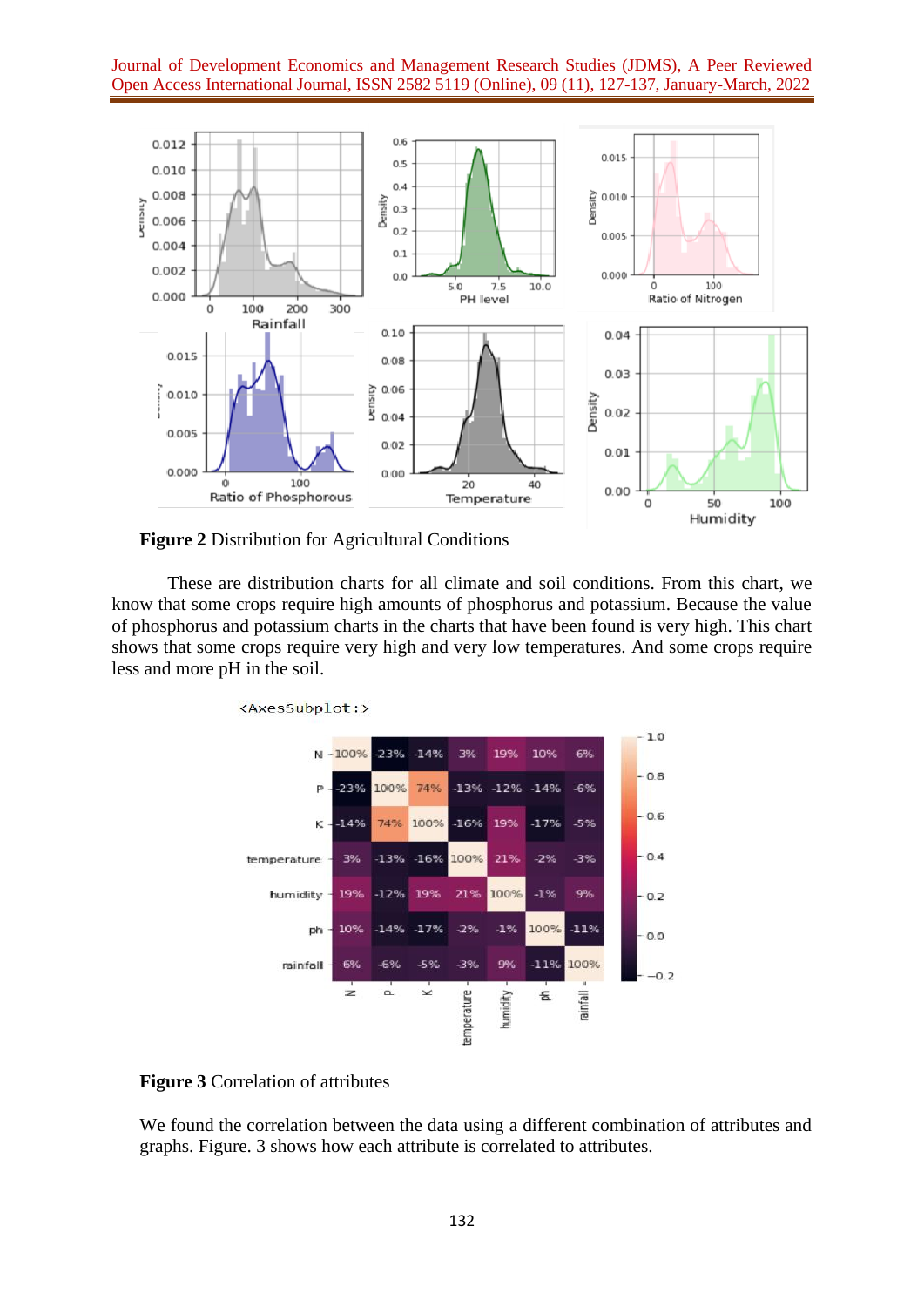# **3.2 Classification Algorithm**

After understanding data properly, we train our prediction algorithm one by one and obtain precision, recall, F-score and accuracy. The random forest classifier showed excellent results with an accuracy of 100%, whereas, the accuracy of Logistics regression was 97%, the accuracy of the Decision tree was 99% and Linear Support Vector Classifier was 98%. Table 1 shows the error rate and accuracy of each algorithm.

|                        | Error rate | Accuracy |
|------------------------|------------|----------|
| <b>Random Forest</b>   | 0.00       | 0.01     |
| Logistics Regression   | 0.03       | 0.97     |
| Decision Tree          | $0.01\,$   | 0.99     |
| Support Vector Machine | 0.02       | 0.98     |

## **Table 1** Results of algorithms

Table 1 shows the accuracy Score of various classification Algorithms are compared and the best algorithm based on the accuracy score is chosen for the system.

## **4. Results and Model Evaluation**

With the help of this confusion matrix, we can know whether our model is accurate or not. With the help of a classification report, we know the value of precision and recall. We can call our model good only if the value of precision and recall of our model is good. In this project, the value of recall and precision for 22 classes of our dataset is very high which means that our model is very accurate.





**Figure 4** Confusion matrix for Random Forest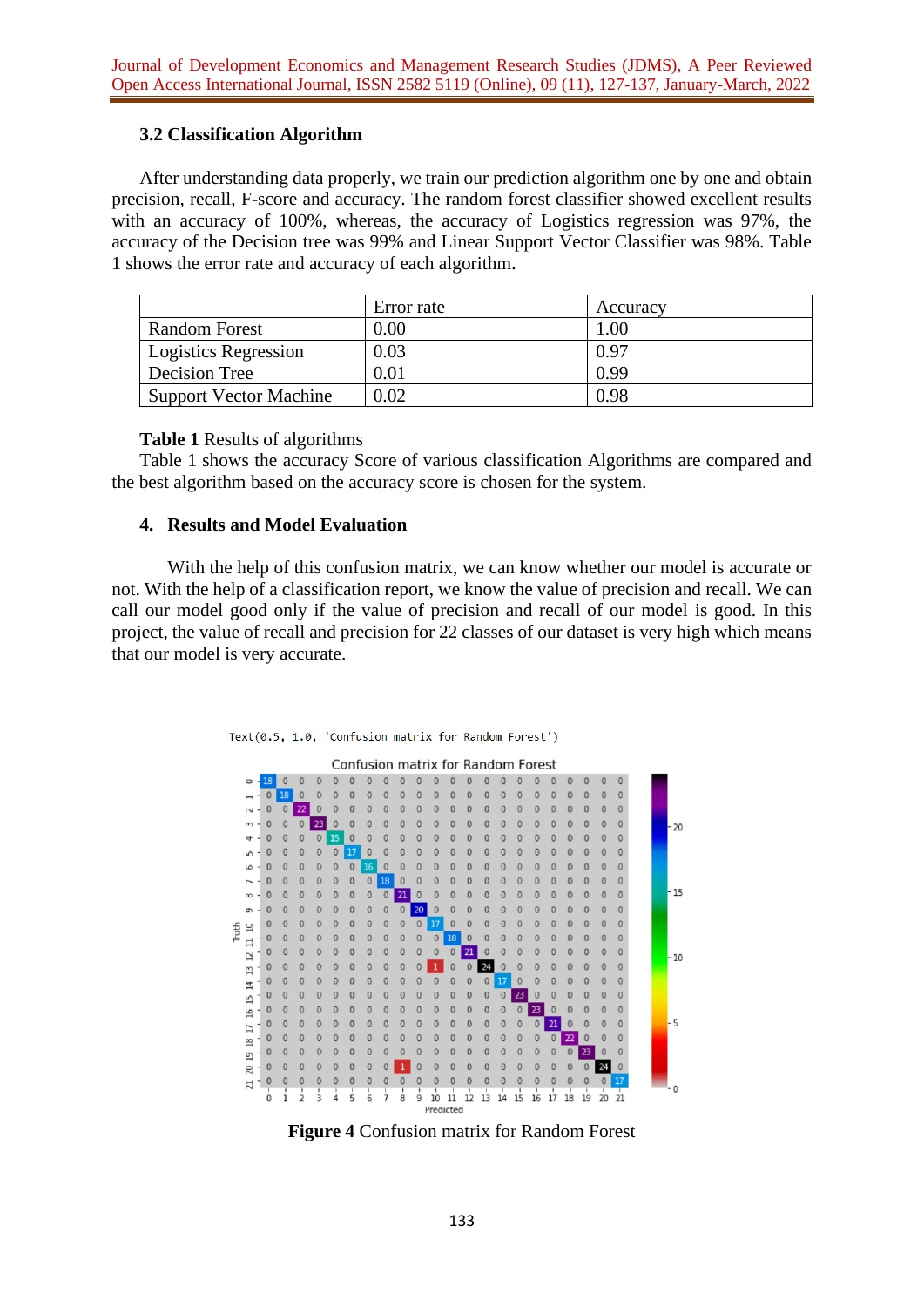





**Figure 6** Confusion matrix for Support Vector Machine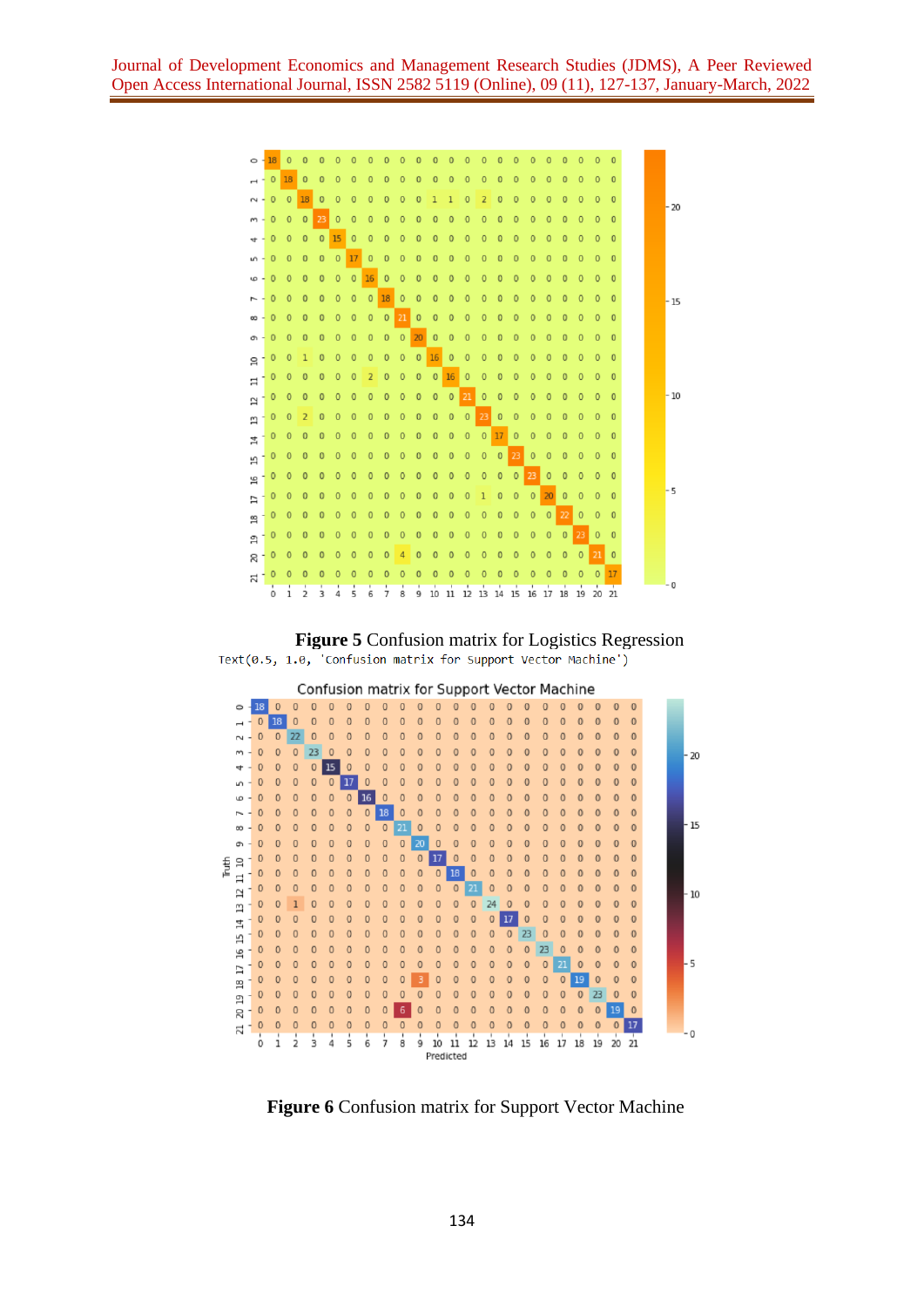

Text(0.5, 1.0, 'Confusion matrix for Decision Tree')

#### **Figure 7** Confusion matrix for Decision Tree

Figure 8 shows a Graphical Representation of the Accuracy Score of various Classification Algorithms.



**Figure 8** Bar graph for Result Analysis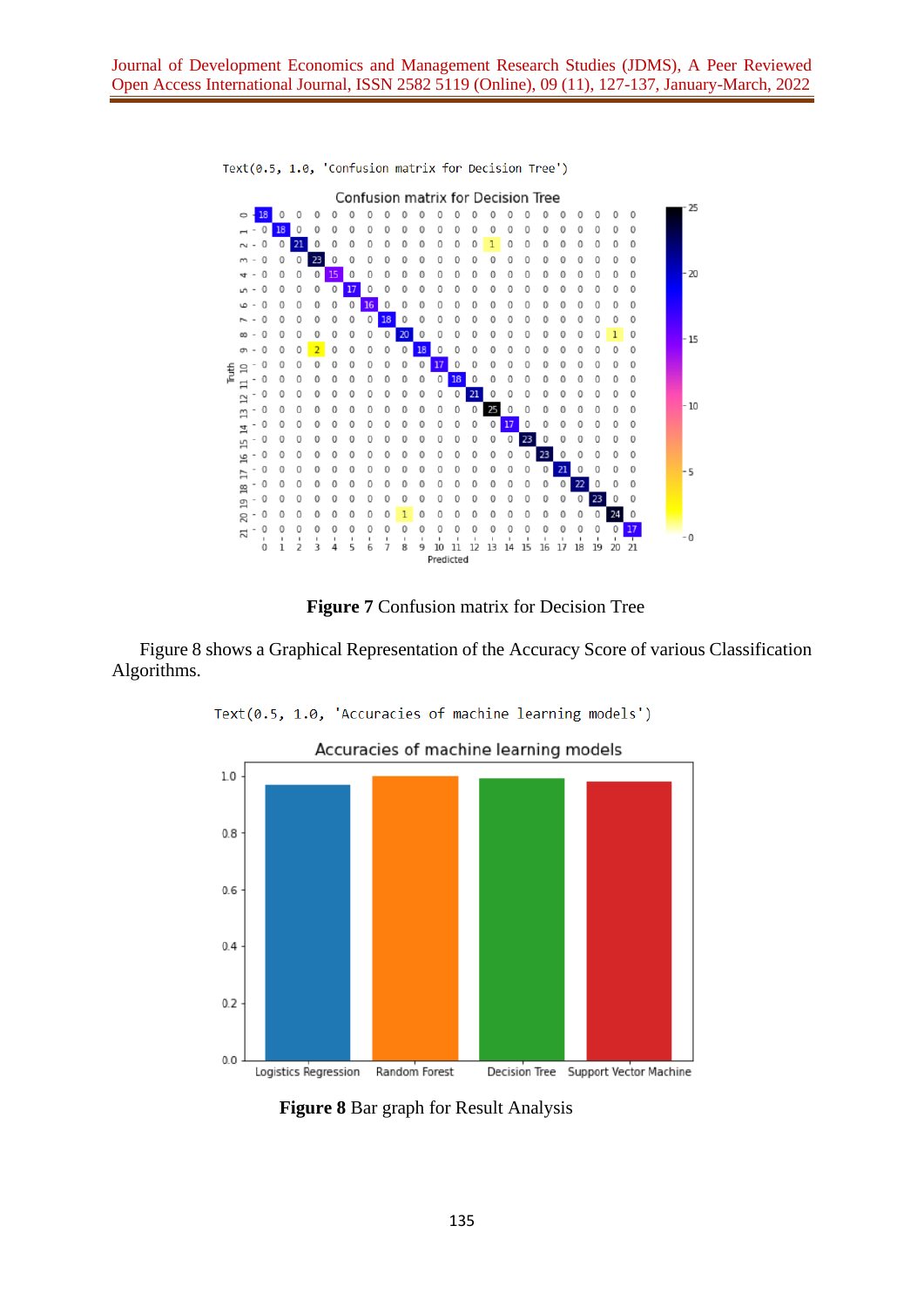# **5. Conclusion**

Once this work is completed, we will be able to predict the plants according to the soil and the recommended climate. The proposed plan lists all potential crops for a particular region, helping the farmer to decide which crop to plant. The program has conducted a comprehensive assessment of soil, climate and pH knowledge and shows which plants are most beneficial to be grown in the right environment. Direct agriculture is still desirable in many developing countries. It is possible to achieve the above vision in India to improve food security and the individual income of farmers. The above-mentioned challenges and promising solutions to predict the future of Indian agriculture. Technological advances and the government's efforts to promote and promote agriculture with the right resources, assistance, tax holidays and other benefits to farmers will greatly attract investment. This initiative will therefore help deliberate efforts to prevent the growth and sustainability of future generations.

# **References**

- 1. Ashok T., Suresh Varma P. (2020). Crop Prediction Based on Environmental Factors Using Machine Learning Ensemble Algorithms. In: Peng SL., Son L., Suseendran G., Balaganesh D. (eds) Intelligent Computing and Innovation on Data Science. Lecture Notes in Networks and Systems, vol 118. Springer, Singapore. [https://doi.org/10.1007/978-981-15-3284-9\\_67.](https://doi.org/10.1007/978-981-15-3284-9_67)
- 2. V. Saiz-Rubio and F. Rovira-Más (2020). "From Smart Farming towards Agriculture 5.0: A Review on Crop Data Management," Agronomy, vol. 10, no. 2, p. 207, Feb. 2020.
- 3. Victor Mokaya (2019). "Future of Precision Agriculture in India using Machine learning and Artificial Intelligence," International Journal of Computer Sciences and Engineering, Vol.7, Issue.3, pp.422-425, 2019.
- 4. Sharma, A. Jain, P. Gupta and V. Chowdary (2021). "Machine Learning Applications for Precision Agriculture: A Comprehensive Review," in IEEE Access, vol. 9, pp. 4843-4873, 2021, DOI: 10.1109/ACCESS.2020.3048415.
- 5. Mupangwa, W., Chipindu, L., Nyagumbo, I. et. al., (2020). Evaluating machine learning algorithms for predicting maize yield under conservation agriculture in Eastern and Southern Africa. SN Appl. Sci. **2,** 952 (2020). [https://doi.org/10.1007/s42452-020-](https://doi.org/10.1007/s42452-020-2711-6) [2711-6.](https://doi.org/10.1007/s42452-020-2711-6)
- 6. D. Elavarasan, D. R. Vincent P M, K. Srinivasan, and C.-Y. Chang (2020). "A Hybrid CFS Filter and RF-RFE Wrapper-Based Feature Extraction for Enhanced Agricultural Crop Yield Prediction Modeling," Agriculture, vol. 10, no. 9, p. 400, Sep. 2020.
- 7. S. Saranya and T. Amudha (2016). "Crop planning optimization research A detailed investigation," 2016 IEEE International Conference on Advances in Computer Applications (ICACA), 2016, pp. 202-208, DOI: 10.1109/ICACA.2016.7887951.
- 8. S. A. Bhat and N. -F. Huang (2021). "Big Data and AI Revolution in Precision Agriculture: Survey and Challenges," in IEEE Access, vol. 9, pp. 110209-110222, 2021, DOI: 10.1109/ACCESS.2021.3102227.
- 9. Thomas van Klompenburg, Ayalew Kassahun, Cagatay Catal (2020). "Crop yield prediction using machine learning: A systematic literature review," Computers and Electronics in Agriculture, Volume 177, 2020, 105709, ISSN 0168-1699, [https://doi.org/10.1016/j.compag.2020.105709.](https://doi.org/10.1016/j.compag.2020.105709)
- 10. Shahhosseini, M., Hu, G., Huber, I. et. al., (2021). Coupling machine learning and crop modelling improve crop yield prediction in the US Corn Belt. Sci Rep **11,** 1606 (2021). [https://doi.org/10.1038/s41598-020-80820-1.](https://doi.org/10.1038/s41598-020-80820-1)